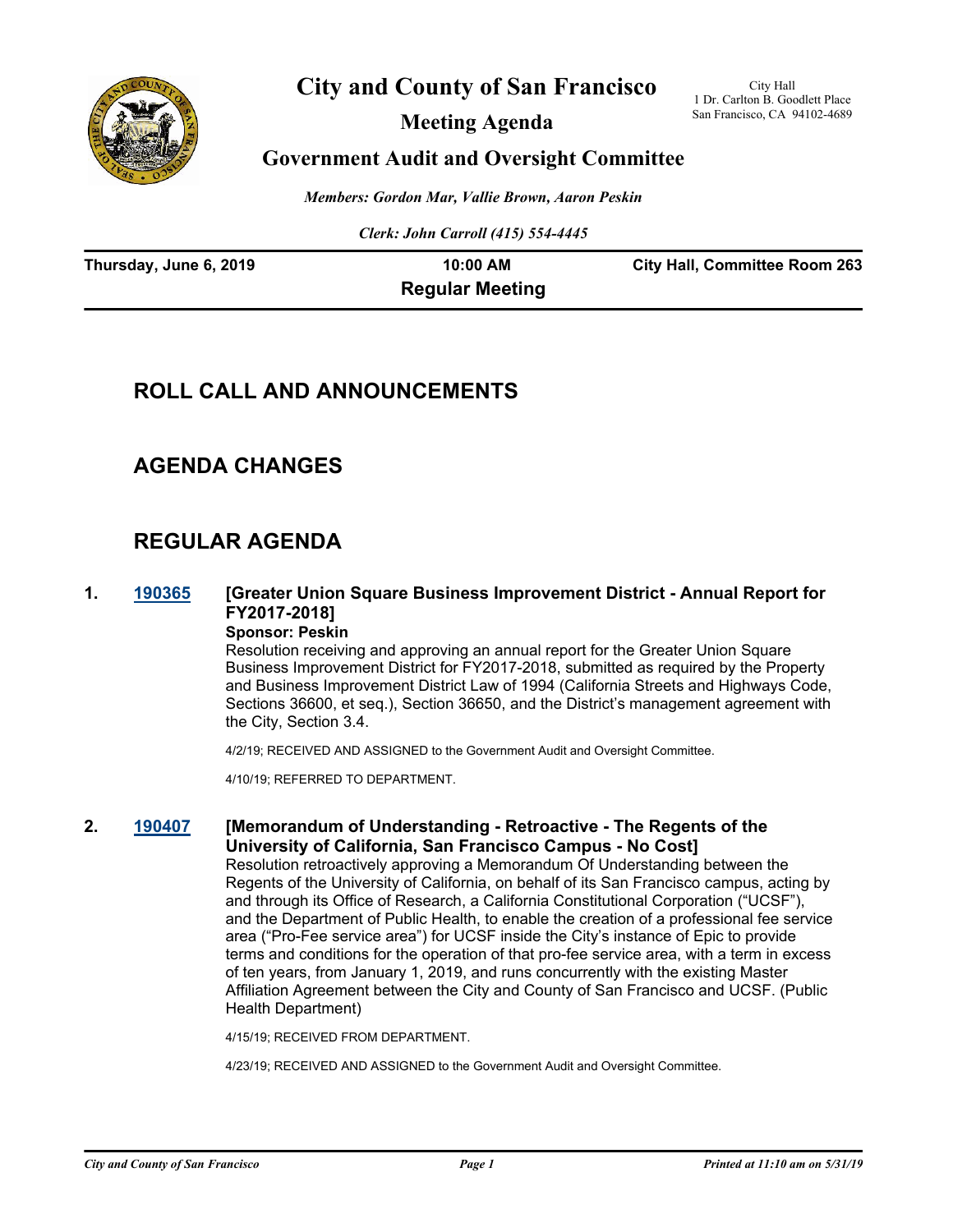### **3. [170096](http://sfgov.legistar.com/gateway.aspx?m=l&id=31671) [Administrative Code - Telematic Vehicle Tracking Systems for City Law Enforcement Vehicles]**

#### **Sponsor: Yee**

Ordinance amending the Administrative Code to require the installation and use of telematic vehicle tracking systems in all motor vehicles owned or leased by the City and used by law enforcement agencies, subject to waiver by the City Administrator; and affirming the Planning Department's determination under the California Environmental Quality Act.

#### (Fiscal Impact)

1/24/17; ASSIGNED UNDER 30 DAY RULE to the Government Audit and Oversight Committee.

1/31/17; REFERRED TO DEPARTMENT.

8/22/17; REMAIN ACTIVE.

3/1/18; REMAIN ACTIVE.

9/25/18; REMAIN ACTIVE.

5/7/19; REMAIN ACTIVE.

5/29/19; RESPONSE RECEIVED.

#### **4. [190518](http://sfgov.legistar.com/gateway.aspx?m=l&id=34640) [Compensation for Unrepresented Employees] Sponsor: Mayor**

Ordinance fixing compensation for persons employed by the City and County of San Francisco whose compensation is subject to the provisions of Charter, Section A8.409, in job codes not represented by an employee organization, and establishing working schedules and other terms and conditions of employment and methods of payment effective July 1, 2019. (Human Resources Department)

5/14/19; ASSIGNED to the Government Audit and Oversight Committee.

5/21/19; REFERRED TO DEPARTMENT.

#### **5. [190519](http://sfgov.legistar.com/gateway.aspx?m=l&id=34641) [Memorandum of Understanding - Fire Fighters Union Local 798, Unit 2] Sponsor: Mayor**

Ordinance adopting and implementing the First Amendment to the 2018-2021 Memorandum of Understanding between the City and County of San Francisco and the San Francisco Fire Fighters Union, Local 798, Unit 2, to provide a base wage increase for Classification H-42 Assistant Fire Marshal effective July 1, 2019. (Human Resources Department)

5/14/19; ASSIGNED to the Government Audit and Oversight Committee.

5/21/19; REFERRED TO DEPARTMENT.

#### **6. [190520](http://sfgov.legistar.com/gateway.aspx?m=l&id=34642) [Memorandum of Understanding - Municipal Attorneys' Association] Sponsor: Mayor**

Ordinance adopting and implementing the decision and award of the Arbitration Board under Charter, Section A8.490-4, establishing the Memorandum of Understanding between the City and County of San Francisco and the Municipal Attorneys' Association, to be effective July 1, 2019, through June 30, 2022. (Human Resources Department)

5/14/19; ASSIGNED to the Government Audit and Oversight Committee.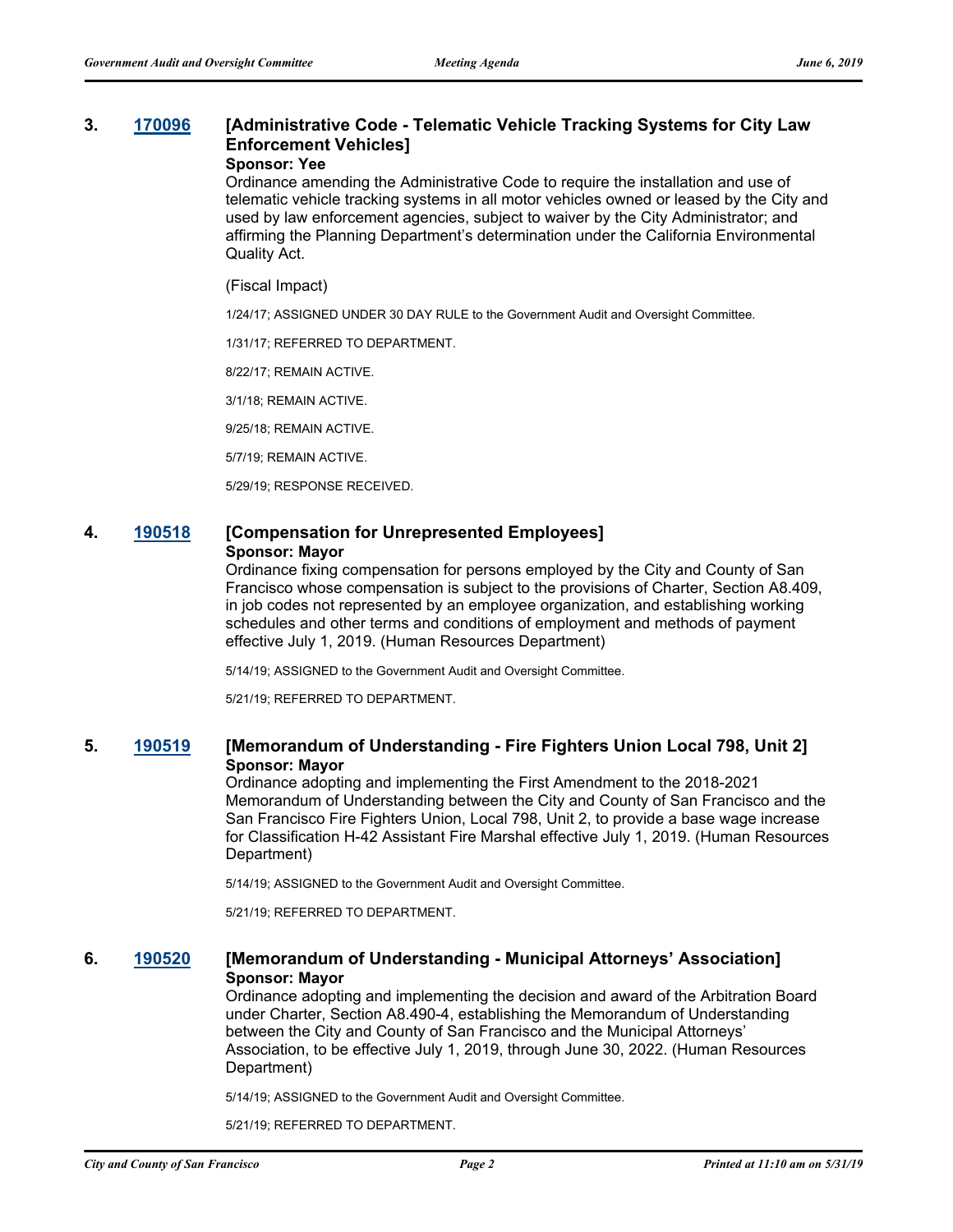#### **7. [190521](http://sfgov.legistar.com/gateway.aspx?m=l&id=34643) [Memorandum of Understanding - Machinists Union, Local 1414] Sponsor: Mayor**

Ordinance adopting and implementing the Memorandum of Understanding between the City and County of San Francisco and the Machinists Union, Local 1414, to be effective July 1, 2019, through June 30, 2022. (Human Resources Department)

5/14/19; ASSIGNED to the Government Audit and Oversight Committee.

5/21/19; REFERRED TO DEPARTMENT.

#### **8. [190522](http://sfgov.legistar.com/gateway.aspx?m=l&id=34644) [Memorandum of Understanding - International Federation of Professional and Technical Engineers, Local 21] Sponsor: Mayor**

Ordinance adopting and implementing the decision and award of the Arbitration Board under Charter, Section A8.490-4, establishing the Memorandum of Understanding between the City and County of San Francisco and the International Federation of Professional and Technical Engineers, Local 21, to be effective July 1, 2019, through June 30, 2022. (Human Resources Department)

5/14/19; ASSIGNED to the Government Audit and Oversight Committee.

5/21/19; REFERRED TO DEPARTMENT.

#### **9. [190523](http://sfgov.legistar.com/gateway.aspx?m=l&id=34645) [Memorandum of Understanding - Laborers International Union, Local 261] Sponsor: Mayor**

Ordinance adopting and implementing the decision and award of the Arbitration Board under Charter, Section A8.490-4, establishing the Memorandum of Understanding between the City and County of San Francisco and the Laborers International Union, Local 261, to be effective July 1, 2019, through June 30, 2022. (Human Resources Department)

5/14/19; ASSIGNED to the Government Audit and Oversight Committee.

5/21/19; REFERRED TO DEPARTMENT.

### **10. [190524](http://sfgov.legistar.com/gateway.aspx?m=l&id=34646) [Memorandum of Understanding - International Brotherhood of Electrical Workers, Local 6]**

#### **Sponsor: Mayor**

Ordinance adopting and implementing the decision and award of the Arbitration Board under Charter, Section A8.490-4, establishing the Memorandum of Understanding between the City and County of San Francisco and the International Brotherhood of Electrical Workers, Local 6, to be effective July 1, 2019, through June 30, 2022. (Human Resources Department)

5/14/19; ASSIGNED to the Government Audit and Oversight Committee.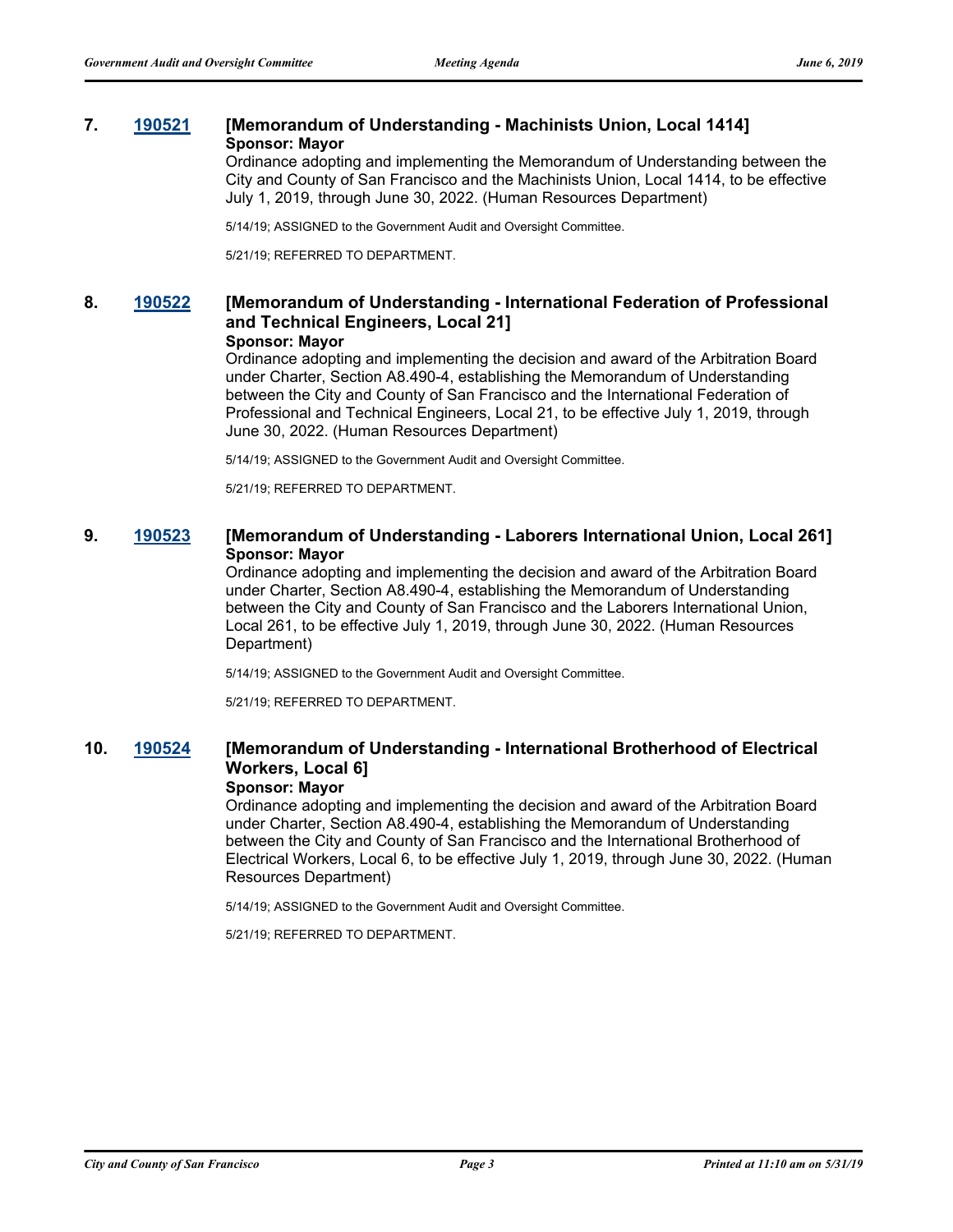#### **11. [190525](http://sfgov.legistar.com/gateway.aspx?m=l&id=34647) [Memorandum of Understanding - San Francisco Deputy Probation Officers' Association] Sponsor: Mayor**

Ordinance adopting and implementing the decision and award of the Arbitration Board under Charter, Section A8.490-4, establishing the Memorandum of Understanding between the City and County of San Francisco and the San Francisco Deputy Probation Officers' Association, to be effective July 1, 2019, through June 30, 2022. (Human Resources Department)

5/14/19; ASSIGNED to the Government Audit and Oversight Committee.

5/21/19; REFERRED TO DEPARTMENT.

#### **12. [190526](http://sfgov.legistar.com/gateway.aspx?m=l&id=34648) [Memorandum of Understanding - Operating Engineers, Local 3] Sponsor: Mayor**

Ordinance adopting and implementing the Memorandum of Understanding between the City and County of San Francisco and the Operating Engineers, Local 3, to be effective July 1, 2019, through June 30, 2022. (Human Resources Department)

5/14/19; ASSIGNED to the Government Audit and Oversight Committee.

5/21/19; REFERRED TO DEPARTMENT.

#### **13. [190527](http://sfgov.legistar.com/gateway.aspx?m=l&id=34649) [Memorandum of Understanding - Teamsters, Local 856 (Multi-Unit)] Sponsor: Mayor**

Ordinance adopting and implementing the Memorandum of Understanding between the City and County of San Francisco and the Teamsters, Local 856 (Multi-Unit), to be effective July 1, 2019, through June 30, 2022. (Human Resources Department)

5/14/19; ASSIGNED to the Government Audit and Oversight Committee.

5/21/19; REFERRED TO DEPARTMENT.

## **14. [190528](http://sfgov.legistar.com/gateway.aspx?m=l&id=34650) [Memorandum of Understanding - Transport Workers Union of America, Local 250-A (7410)]**

#### **Sponsor: Mayor**

Ordinance adopting and implementing the Memorandum of Understanding between the City and County of San Francisco and the Transport Workers Union of America, Local 250-A (7410), to be effective July 1, 2019, through June 30, 2022 (Human Resources Department)

5/14/19; ASSIGNED to the Government Audit and Oversight Committee.

5/21/19; REFERRED TO DEPARTMENT.

### **15. [190529](http://sfgov.legistar.com/gateway.aspx?m=l&id=34651) [Memorandum of Understanding - Transport Workers Union of America, Local 250-A (Multi-Unit)]**

#### **Sponsor: Mayor**

Ordinance adopting and implementing the Memorandum of Understanding between the City and County of San Francisco and the Transport Workers Union of America, Local 250-A (Multi-Unit), to be effective July 1, 2019, through June 30, 2022. (Human Resources Department)

5/14/19; ASSIGNED to the Government Audit and Oversight Committee.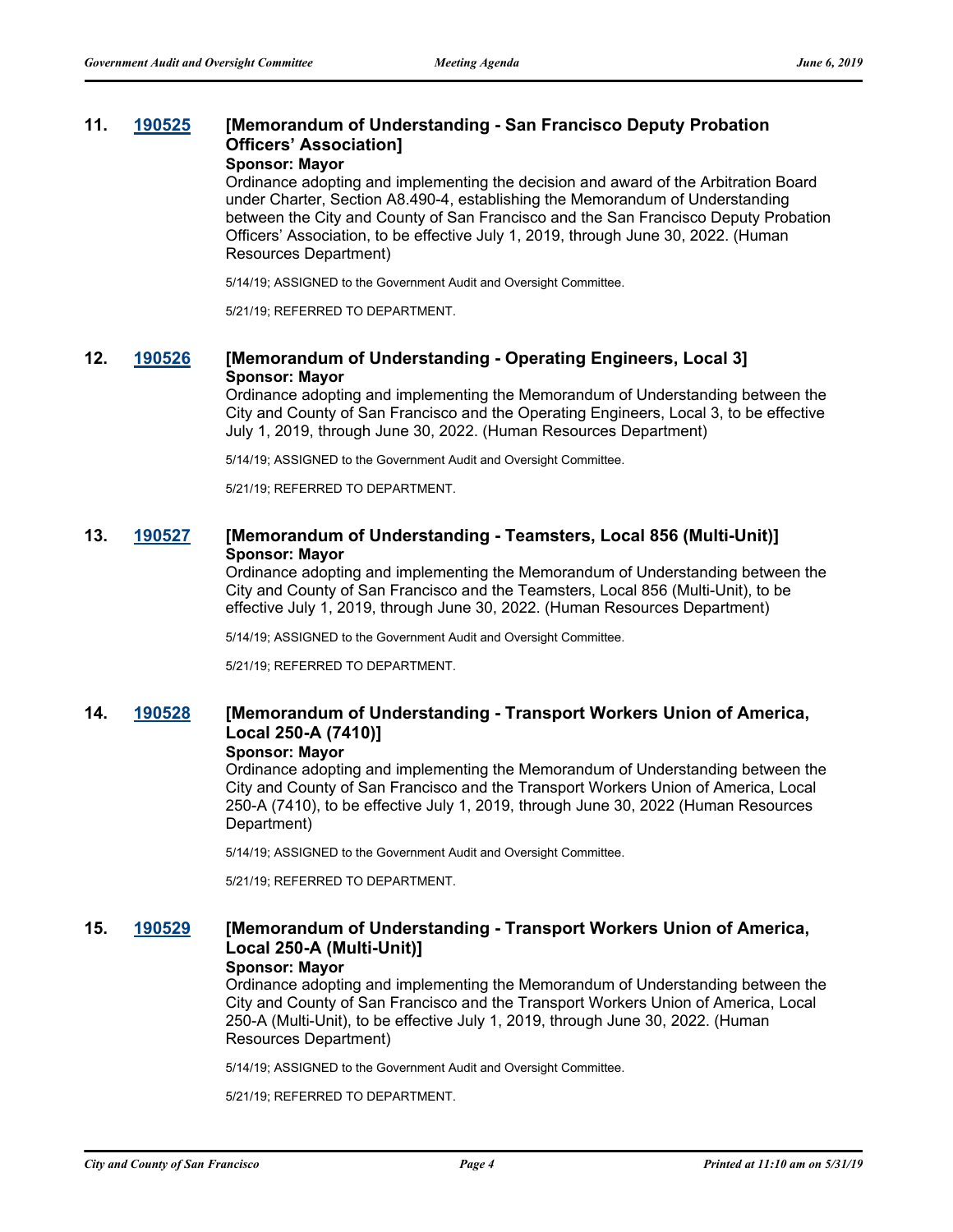### **16. [190530](http://sfgov.legistar.com/gateway.aspx?m=l&id=34652) [Memorandum of Understanding - Transport Workers Union of America, Local 200]**

#### **Sponsor: Mayor**

Ordinance adopting and implementing the Memorandum of Understanding between the City and County of San Francisco and the Transport Workers Union of America, Local 200, to be effective July 1, 2019, through June 30, 2022. (Human Resources Department)

5/14/19; ASSIGNED to the Government Audit and Oversight Committee.

5/21/19; REFERRED TO DEPARTMENT.

### **17. [190531](http://sfgov.legistar.com/gateway.aspx?m=l&id=34653) [Memorandum of Understanding - Service Employees International Union, Local 1021]**

#### **Sponsor: Mayor**

Ordinance adopting and implementing the decision and award of the Arbitration Board under Charter, Section A8.490-4, establishing the Memorandum of Understanding between the City and County of San Francisco and the Service Employees International Union, Local 1021, to be effective July 1, 2019, through June 30, 2022. (Human Resources Department)

5/14/19; ASSIGNED to the Government Audit and Oversight Committee.

5/21/19; REFERRED TO DEPARTMENT.

#### **18. [190532](http://sfgov.legistar.com/gateway.aspx?m=l&id=34654) [Memorandum of Understanding - Supervising Probation Officers] Sponsor: Mayor**

Ordinance adopting and implementing the Memorandum of Understanding between the City and County of San Francisco and the Supervising Probation Officers, to be effective July 1, 2019, through June 30, 2022. (Human Resources Department)

5/14/19; ASSIGNED to the Government Audit and Oversight Committee.

5/21/19; REFERRED TO DEPARTMENT.

#### **19. [190533](http://sfgov.legistar.com/gateway.aspx?m=l&id=34655) [Memorandum of Understanding - San Francisco City Workers United] Sponsor: Mayor**

Ordinance adopting and implementing the Memorandum of Understanding between the City and County of San Francisco and the San Francisco City Workers United, to be effective July 1, 2019, through June 30, 2022. (Human Resources Department)

5/14/19; ASSIGNED to the Government Audit and Oversight Committee.

5/21/19; REFERRED TO DEPARTMENT.

#### **20. [190534](http://sfgov.legistar.com/gateway.aspx?m=l&id=34656) [Memorandum of Understanding - Municipal Executives Association] Sponsor: Mayor**

Ordinance adopting and implementing the Memorandum of Understanding between the City and County of San Francisco and the Municipal Executives Association, to be effective July 1, 2019, through June 30, 2022. (Human Resources Department)

5/14/19; ASSIGNED to the Government Audit and Oversight Committee.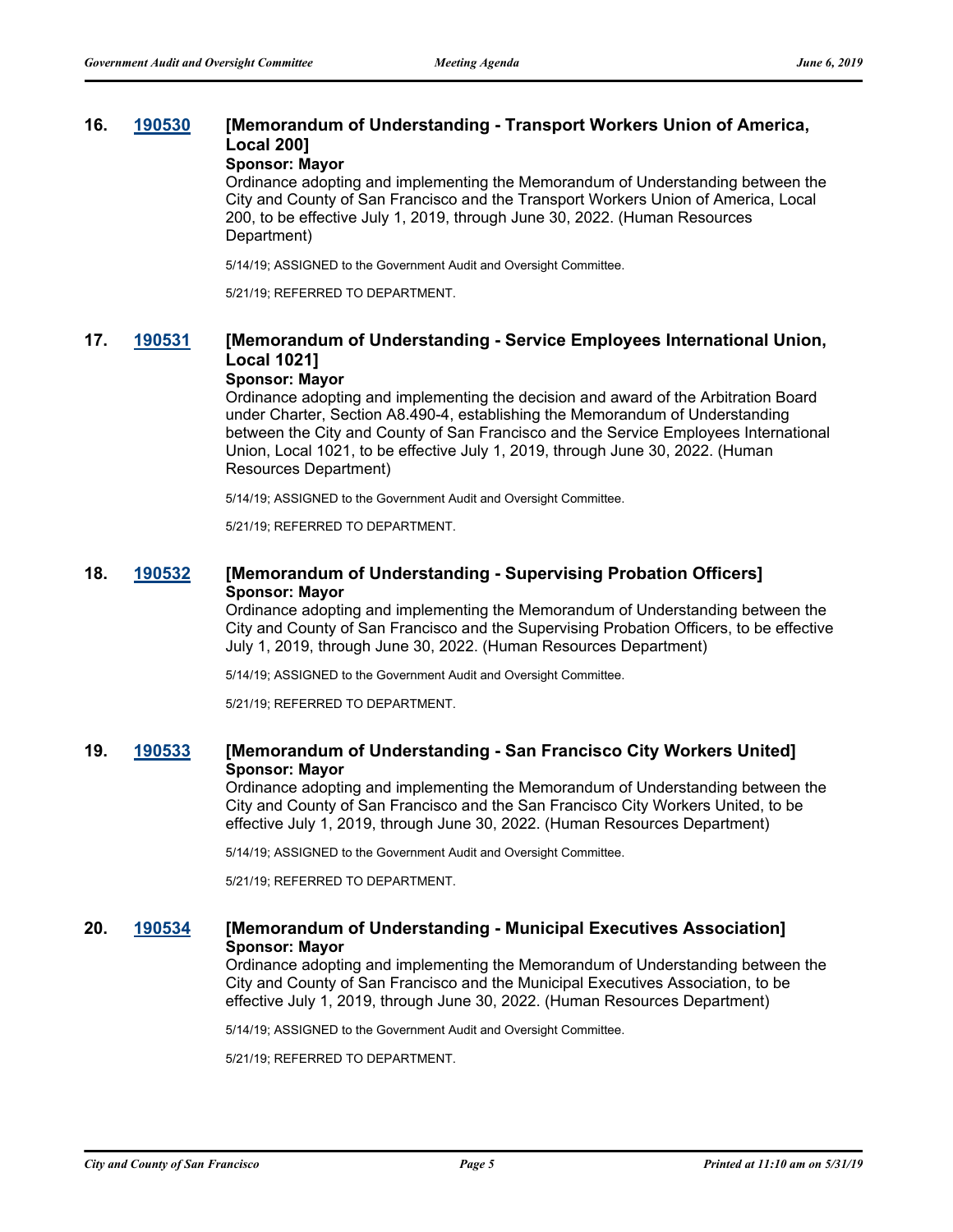#### **21. [190535](http://sfgov.legistar.com/gateway.aspx?m=l&id=34657) [Memorandum of Understanding - International Union of Operating Engineers Stationary Engineers, Local 39] Sponsor: Mayor**

Ordinance adopting and implementing the Memorandum of Understanding between the City and County of San Francisco and the International Union of Operating Engineers Stationary Engineers, Local 39, to be effective July 1, 2019, through June 30, 2022. (Human Resources Department)

5/14/19; ASSIGNED to the Government Audit and Oversight Committee.

5/21/19; REFERRED TO DEPARTMENT.

### **22. [190536](http://sfgov.legistar.com/gateway.aspx?m=l&id=34658) [Memorandum of Understanding - San Francisco Sheriffs' Managers and Supervisors Association]**

#### **Sponsor: Mayor**

Ordinance adopting and implementing the decision and award of the Arbitration Board under Charter, Section A8.590-5, establishing the Memorandum of Understanding between the City and County of San Francisco and the San Francisco Sheriffs' Managers and Supervisors Association, to be effective July 1, 2019, through June 30, 2022. (Human Resources Department)

5/14/19; ASSIGNED to the Government Audit and Oversight Committee.

5/21/19; REFERRED TO DEPARTMENT.

### **23. [190537](http://sfgov.legistar.com/gateway.aspx?m=l&id=34659) [Memorandum of Understanding - Union of American Physicians and Dentists, Unit 17]**

**Sponsor: Mayor**

Ordinance adopting and implementing the Memorandum of Understanding between the City and County of San Francisco and the Union of American Physicians and Dentists, Unit 17, to be effective July 1, 2019, through June 30, 2022. (Human Resources Department)

5/14/19; ASSIGNED to the Government Audit and Oversight Committee.

5/21/19; REFERRED TO DEPARTMENT.

### **24. [190538](http://sfgov.legistar.com/gateway.aspx?m=l&id=34660) [Memorandum of Understanding - Union of American Physicians and Dentists, Unit 18]**

#### **Sponsor: Mayor**

Ordinance adopting and implementing the Memorandum of Understanding between the City and County of San Francisco and the Union of American Physicians and Dentists, Unit 18, to be effective July 1, 2019, through June 30, 2022. (Human Resources Department)

5/14/19; ASSIGNED to the Government Audit and Oversight Committee.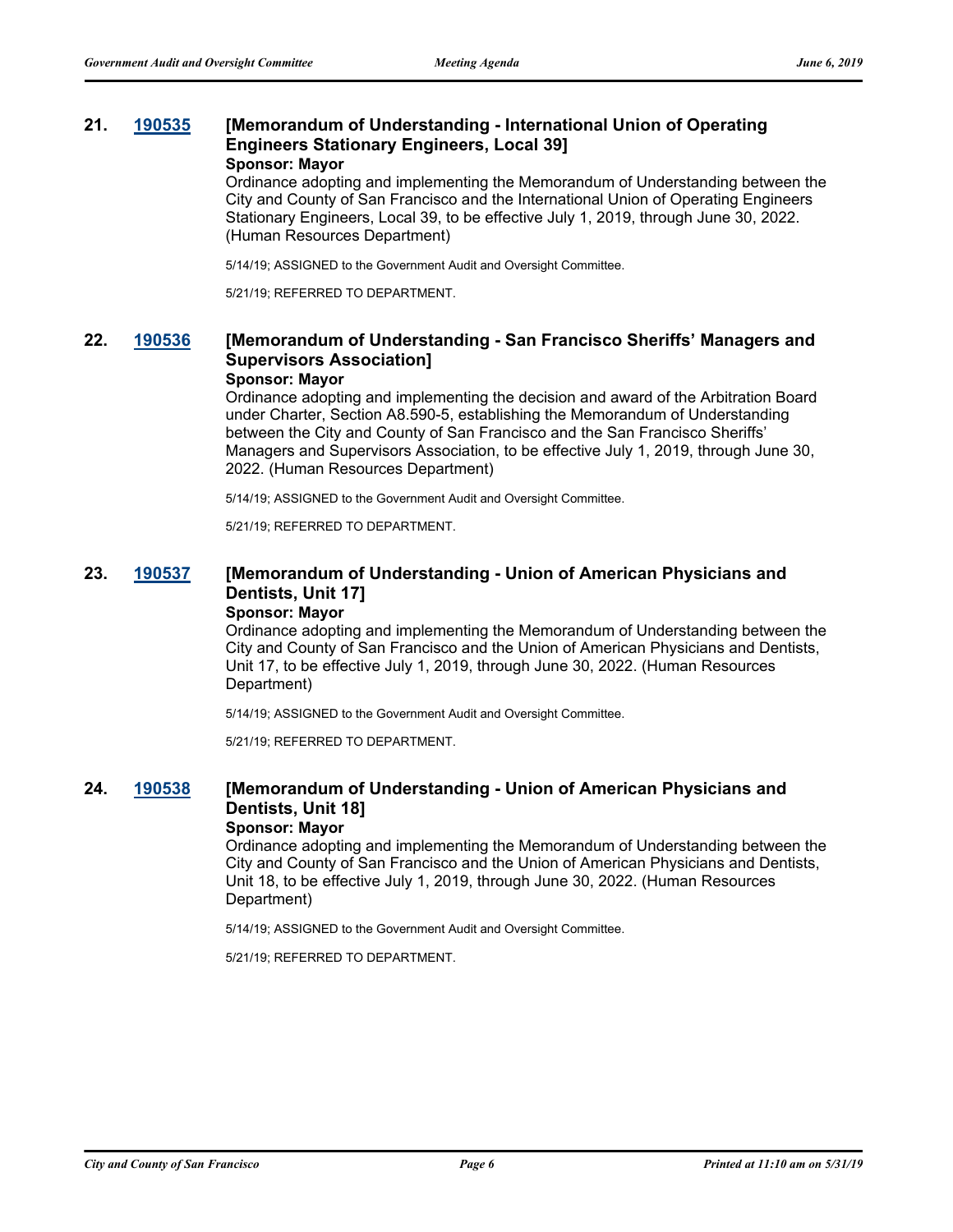#### **25. [190539](http://sfgov.legistar.com/gateway.aspx?m=l&id=34661) [Memorandum of Understanding - United Association of Journeymen and Apprentices of the Plumbing and Pipe Fitting Industry, Local 38] Sponsor: Mayor**

Ordinance adopting and implementing the Memorandum of Understanding between the City and County of San Francisco and the United Association of Journeymen and Apprentices of the Plumbing and Pipe Fitting Industry, Local 38, to be effective July 1, 2019, through June 30, 2022. (Human Resources Department)

5/14/19; ASSIGNED to the Government Audit and Oversight Committee.

5/21/19; REFERRED TO DEPARTMENT.

### **26. [190540](http://sfgov.legistar.com/gateway.aspx?m=l&id=34662) [Memorandum of Understanding - San Francisco Institutional Police Officers' Association]**

#### **Sponsor: Mayor**

Ordinance adopting and implementing the Memorandum of Understanding between the City and County of San Francisco and the San Francisco Institutional Police Officers' Association, to be effective July 1, 2019, through June 30, 2022. (Human Resources Department)

5/14/19; ASSIGNED to the Government Audit and Oversight Committee.

5/21/19; REFERRED TO DEPARTMENT.

### **27. [190541](http://sfgov.legistar.com/gateway.aspx?m=l&id=34663) [Memorandum of Understanding - San Francisco District Attorney Investigators' Association]**

#### **Sponsor: Mayor**

Ordinance adopting and implementing the Memorandum of Understanding between the City and County of San Francisco and the San Francisco District Attorney Investigators' Association, to be effective July 1, 2019, through June 30, 2022. (Human Resources Department)

5/14/19; ASSIGNED to the Government Audit and Oversight Committee.

5/21/19; REFERRED TO DEPARTMENT.

# **28. [190542](http://sfgov.legistar.com/gateway.aspx?m=l&id=34664) [Memorandum of Understanding - San Francisco Building Inspectors' Association]**

#### **Sponsor: Mayor**

Ordinance adopting and implementing the Memorandum of Understanding between the City and County of San Francisco and the San Francisco Building Inspectors' Association, to be effective July 1, 2019, through June 30, 2022. (Human Resources Department)

5/14/19; ASSIGNED to the Government Audit and Oversight Committee.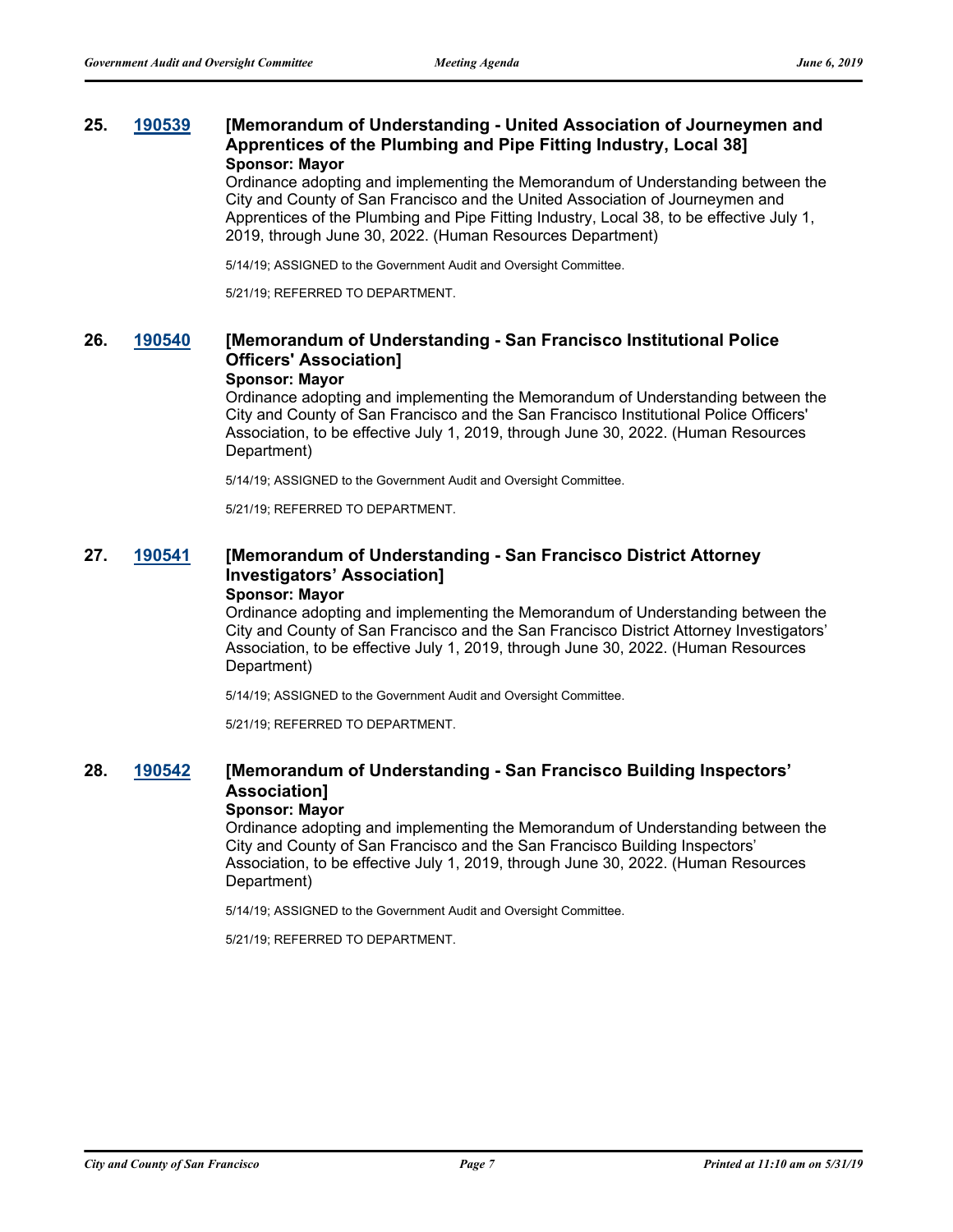# **29. [190543](http://sfgov.legistar.com/gateway.aspx?m=l&id=34665) [Memorandum of Understanding - San Francisco Deputy Sheriffs' Association]**

**Sponsor: Mayor**

Ordinance adopting and implementing the decision and award of the Arbitration Board under Charter, Section A8.590-5, establishing the Memorandum of Understanding between the City and County of San Francisco and the San Francisco Deputy Sheriffs' Association, to be effective July 1, 2019, through June 30, 2022. (Human Resources Department)

5/14/19; ASSIGNED to the Government Audit and Oversight Committee.

5/21/19; REFERRED TO DEPARTMENT.

#### **30. [190544](http://sfgov.legistar.com/gateway.aspx?m=l&id=34666) [Memorandum of Understanding - Crafts Coalition] Sponsor: Mayor**

Ordinance adopting and implementing the Memorandum of Understanding between the City and County of San Francisco and the Crafts Coalition: the Bricklayers and Allied Crafts, Local 3; Hod Carriers, Local 166; The Northern California Carpenters Regional Council, Local 22; Carpet, Linoleum and Soft Tile Workers, Local 12; Plasterers and Cement Masons, Local 300; Glaziers, Architectural Metal and Glass Workers, Local Union No. 718; International Alliance of Theatrical Stage Employees, Moving Picture Technicians, Artist and Allied Crafts of the United States, Its Territories and Canada, Local 16; International Association of Bridge, Structural, Ornamental, Reinforcing Iron Workers, Riggers and Machinery Movers, Local 377; Pile Drivers, Divers, Carpenters, Bridge, Wharf and Dock Builders, Local Union No. 34; Plasterers and Shophands, Local 66; United Union of Roofers, Waterproofers and Allied Workers, Local 40; Sheet Metal Workers International Union, Local 104; and Teamsters, Local 853, to be effective July 1, 2019, through June 30, 2022. (Human Resources Department)

5/14/19; ASSIGNED to the Government Audit and Oversight Committee.

5/21/19; REFERRED TO DEPARTMENT.

#### **31. [190266](http://sfgov.legistar.com/gateway.aspx?m=l&id=34387) [Hearing - Outcomes of the Central Market Tax Exclusion of 2011] Sponsors: Haney; Mar**

Hearing to review the outcomes of the Central Market Tax Exclusion of 2011, examining the impact on City resources, economic growth, its effect on vacant store fronts, and the negotiated community benefits; and requesting the Citizen's Advisory Committee for the Central Market and Tenderloin Area, City Administrator, Controller, Office of Economic and Workforce Development, and Planning Department to report.

3/5/19; RECEIVED AND ASSIGNED to the Government Audit and Oversight Committee.

3/13/19; REFERRED TO DEPARTMENT.

# **ADJOURNMENT**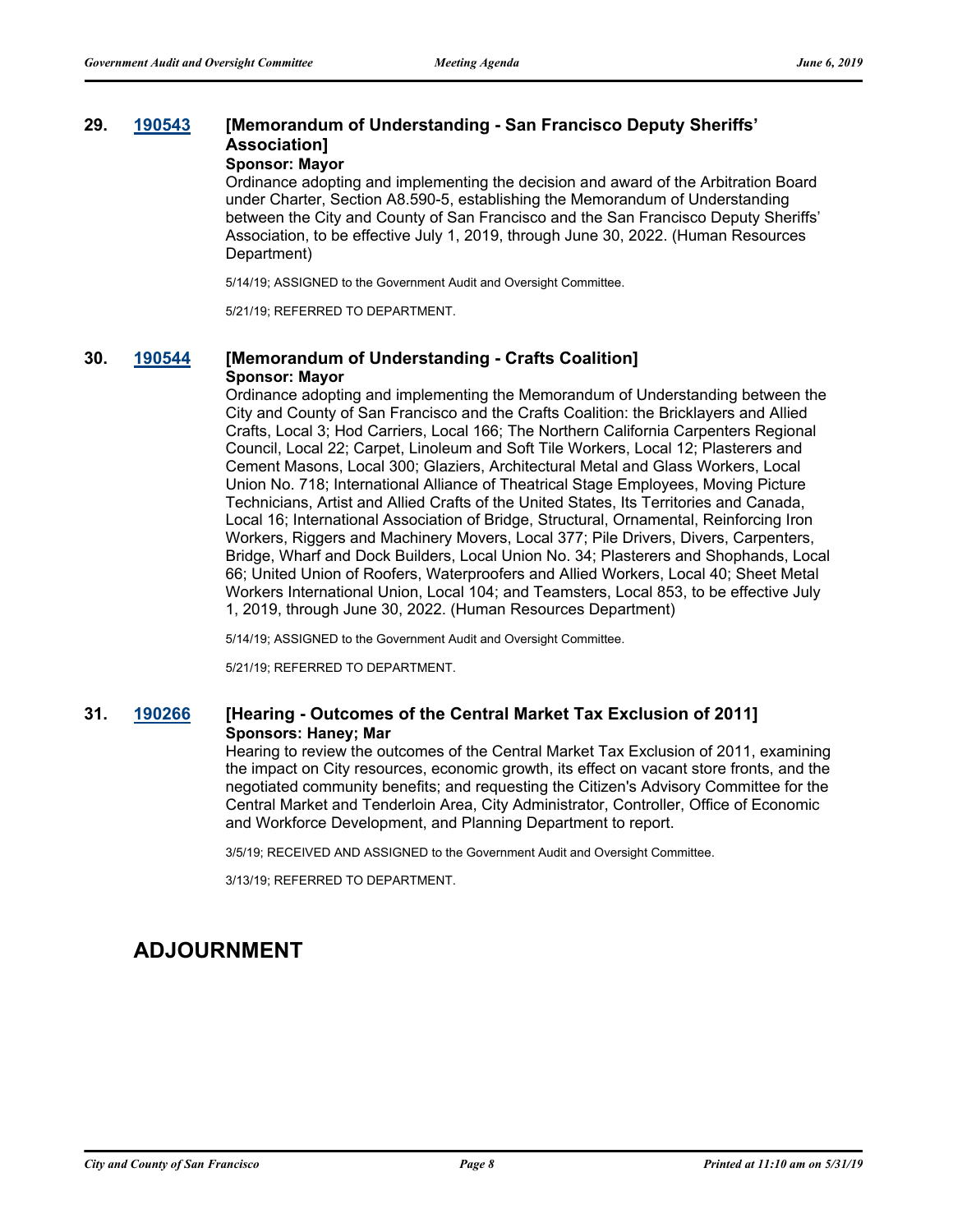# **LEGISLATION UNDER THE 30-DAY RULE**

*NOTE: The following legislation will not be considered at this meeting. Board Rule 3.22 provides that when an Ordinance or Resolution is introduced which would CREATE OR REVISE MAJOR CITY POLICY, the Committee to which the legislation is assigned shall not consider the legislation until at least thirty days after the date of introduction. The provisions of this rule shall not apply to the routine operations of the departments of the City or when a legal time limit controls the hearing timing. In general, the rule shall not apply to hearings to consider subject matter when no legislation has been presented, nor shall the rule apply to resolutions which simply URGE action to be taken.*

### **[190547](http://sfgov.legistar.com/gateway.aspx?m=l&id=34669) [Administrative Code - Office of Racial Equity]**

**Sponsors: Fewer; Brown, Walton, Mandelman, Ronen, Mar and Safai** Ordinance amending the Administrative Code to create an Office of Racial Equity as a Division of the Human Rights Commission Department, with authority to create a citywide Racial Equity Framework, assist City departments with the development of Racial Equity Action Plans, analyze and report on the impact of ordinances on racial equity, and carry out various other policy and reporting functions regarding racial equity; require City departments to create Racial Equity Action Plans and to provide annual updates on such Plans; require City departments to designate employees as racial equity leaders; and require the Department of Human Resources to produce an annual report concerning racial equity in the City workforce.

(Fiscal Impact; No Budget and Legislative Analyst Report)

5/14/19; ASSIGNED UNDER 30 DAY RULE to the Rules Committee.

5/24/19; TRANSFERRED to the Government Audit and Oversight Committee.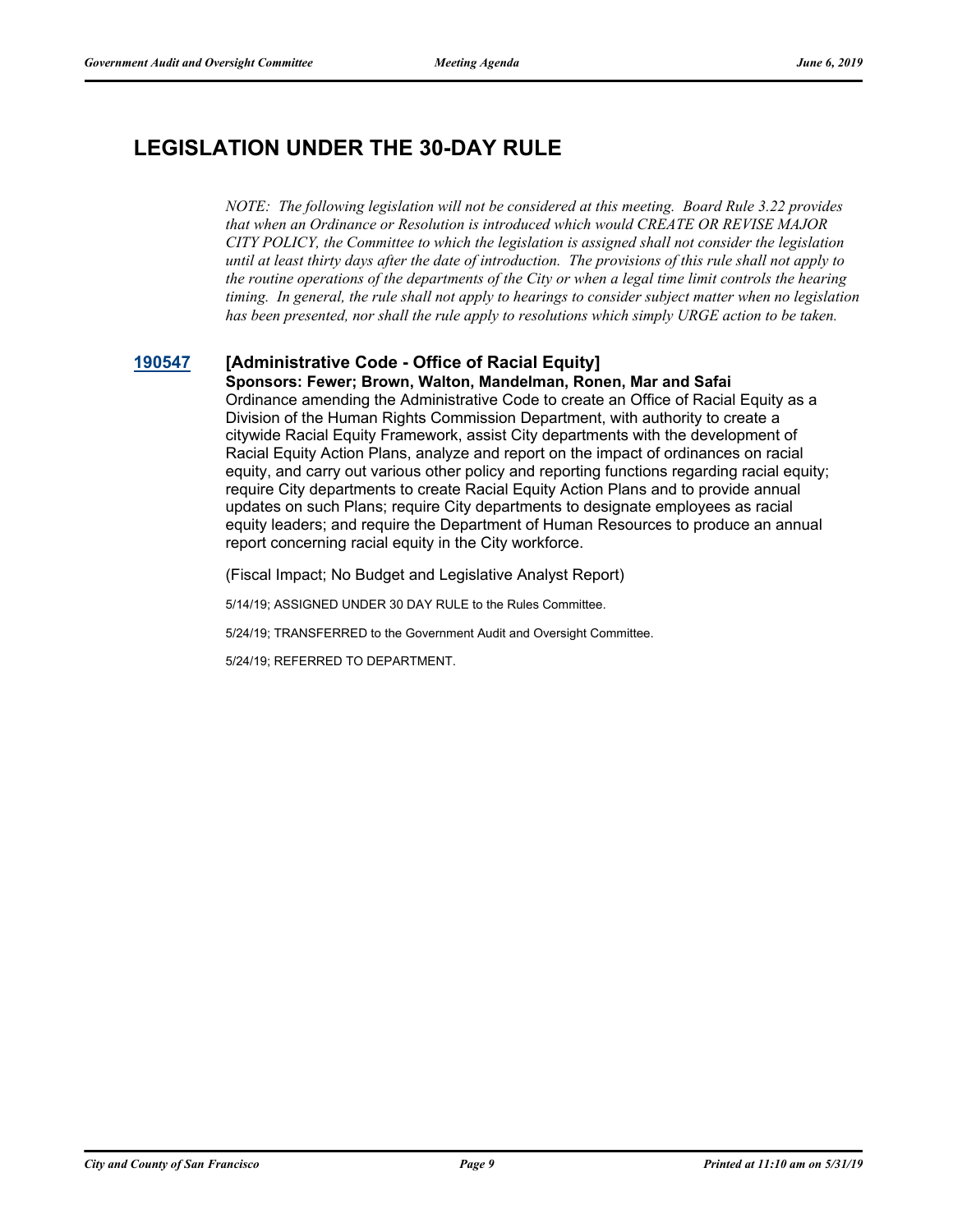### **Agenda Item Information**

Each item on the Consent or Regular agenda may include the following documents:

1) Legislation, 2) Budget and Legislative Analyst report,

3) Department or Agency cover letter and/or report, 4) Public correspondence

Items will be available for review at City Hall, 1 Dr. Carlton B. Goodlett Place, Room 244, Reception Desk.

#### **Meeting Procedures**

The Board of Supervisors is the legislative body of the City and County of San Francisco. The Board has several standing committees where ordinances and resolutions are the subject of hearings at which members of the public are urged to testify. The full Board does not hold a second public hearing on measures which have been heard in committee.

Board procedures do not permit: 1) persons in the audience to vocally express support or opposition to statements by Supervisors or by other persons testifying; 2) ringing and use of cell phones, pagers, and similar sound-producing electronic devices; 3) bringing in or displaying signs in the meeting room; and 4) standing in the meeting room.

Each member of the public will be allotted the same maximum number of minutes to speak as set by the President or Chair at the beginning of each item or public comment, excluding City representatives, except that public speakers using interpretation assistance will be allowed to testify for twice the amount of the public testimony time limit. If simultaneous interpretation services are used, speakers will be governed by the public testimony time limit applied to speakers not requesting interpretation assistance. Members of the public who want a document placed on the overhead for display should clearly state such and subsequently remove the document when they want the screen to return to live coverage of the meeting.

IMPORTANT INFORMATION: The public is encouraged to testify at Committee meetings. Persons unable to attend the meeting may submit to the City, by the time the proceedings begin, written comments regarding the agenda items. These comments will be made a part of the official public record and shall be brought to the attention of the Board of Supervisors. Written communications should be submitted to the Clerk of the Board or Clerk of the Committee: 1 Dr. Carlton B. Goodlett Place, Room 244, San Francisco, CA 94102. Communications not received prior to the hearing may be delivered to the Clerk of the Board or Clerk of the Committee at the hearing and you are encouraged to bring enough copies for distribution to all of its members.

LAPTOP COMPUTER FOR PRESENTATIONS: Contact City Hall Media Services at (415) 554-7490 to coordinate the use of the laptop computer for presentations. Presenters should arrive 30 minutes prior to the meeting to test their presentations on the computer.

COPYRIGHT: System content that is broadcasted live during public proceedings is secured by High-bandwidth Digital Content Protection (HDCP), which prevents copyrighted or encrypted content from being displayed or transmitted through unauthorized devices. Members of the public who utilize chamber digital, audio and visual technology may not display copyrighted or encrypted content during public proceedings.

AGENDA PACKET: Available for review in the Office of the Clerk of the Board, City Hall, 1 Dr.Carlton B Goodlett Place, Room 244, or on the internet at http://www.sfbos.org/meetings. Meetings are cablecast on SFGovTV, the Government Channel 26. For DVD copies and scheduling call (415) 554-4188.

LANGUAGE INTERPRETERS: Requests must be received at least 48 hours in advance of the meeting to help ensure availability. Contact Peggy Nevin at (415) 554-5184. AVISO EN ESPAÑOL: La solicitud para un traductor debe recibirse antes de mediodía de el viernes anterior a la reunion. Llame a Peggy Nevin at (415) 554-5184. Paunawa: Ang mga kahilingan ay kailangang matanggap sa loob ng 48 oras bago mag miting upang matiyak na matutugunan ang mga hiling. Mangyaring tumawag ka sa (415) 554-5184.